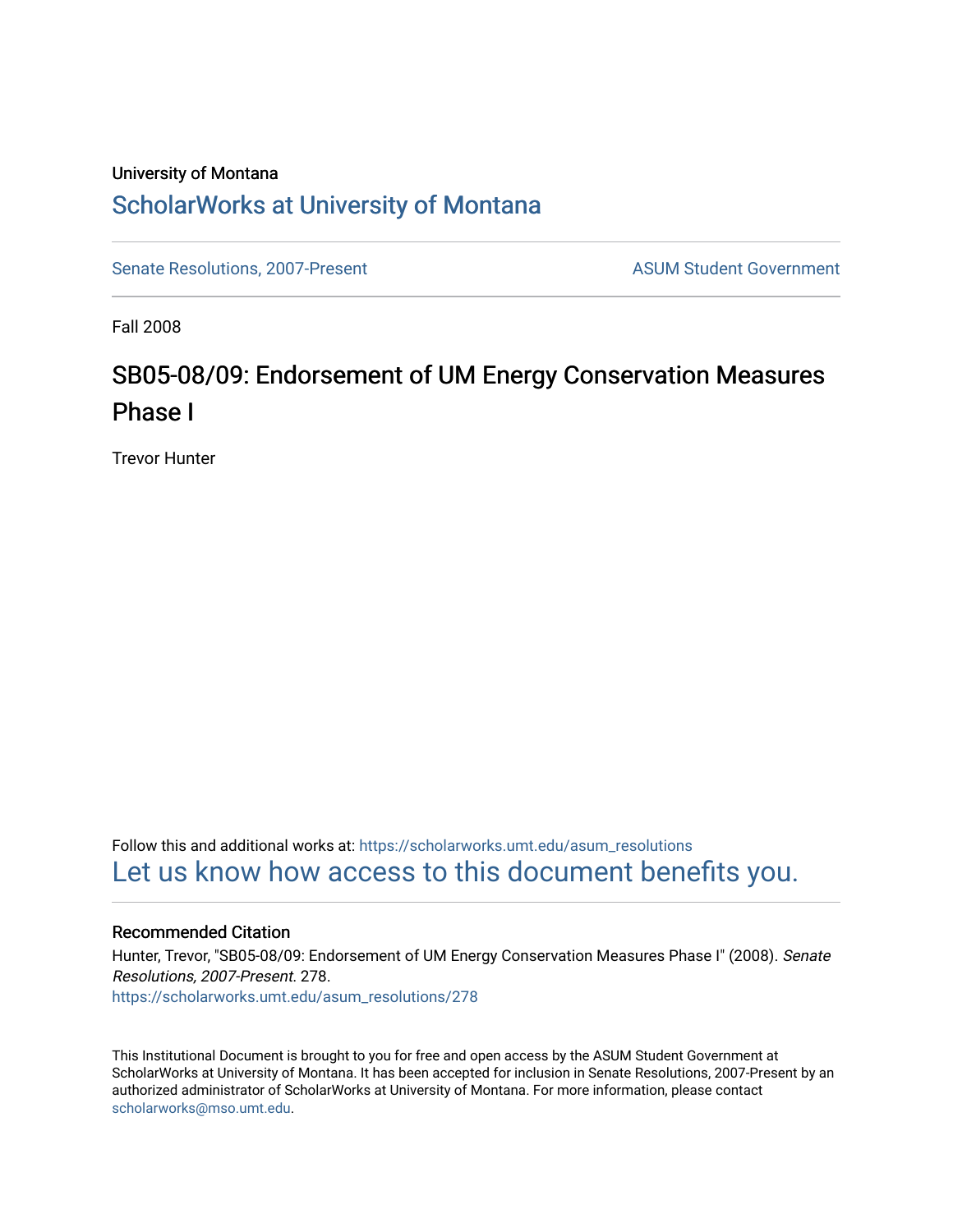| $\mathbf{1}$<br>$\overline{2}$       | The Associated Students of The University of Montana<br><b>Endorsement of UM Energy Conservation Measures Phase I</b><br>September $10^{th}$ , 2008<br><b>Senate Bill Number SB5-08/09</b><br><b>Authored by: Trevor Hunter, ASUM President</b>                                                                                                                                                                              |
|--------------------------------------|------------------------------------------------------------------------------------------------------------------------------------------------------------------------------------------------------------------------------------------------------------------------------------------------------------------------------------------------------------------------------------------------------------------------------|
| 3<br>$\overline{4}$                  | <b>Sponsored by: Alex Gosline, ASUM Business Manager</b>                                                                                                                                                                                                                                                                                                                                                                     |
| $\sqrt{5}$<br>6<br>$\tau$<br>$\,8\,$ | Whereas, in February 2007 President Dennison became a charter signatory to the American College and<br>University Presidents' Climate Commitment (ACUPCC);                                                                                                                                                                                                                                                                   |
| $\overline{9}$<br>10<br>11           | Whereas, on August 28 <sup>th</sup> , 2008, President Dennison released Phase I of the University's plan for energy<br>conservation measures;                                                                                                                                                                                                                                                                                |
| 12<br>13<br>14                       | Whereas, according to the Greenhouse Gas (GHG) Inventory Team, greenhouse gas emissions at The<br>University of Montana have steadily increased since 2000;                                                                                                                                                                                                                                                                  |
| 15<br>16<br>17                       | Whereas, energy prices continue to rise, and a comprehensive plan for an overall reduction in energy<br>usage on campus must be implemented;                                                                                                                                                                                                                                                                                 |
| 18<br>19                             | Whereas, comprehensive energy conservation measures will begin the process of decreasing the total<br>greenhouse gas emissions at The University of Montana;                                                                                                                                                                                                                                                                 |
| 20<br>21<br>22                       | Whereas, Phase I of the University's energy conservation plan is as follows:                                                                                                                                                                                                                                                                                                                                                 |
| 23<br>24                             | <b>ENERGY CONSERVATION MEASURES: PHASE I</b>                                                                                                                                                                                                                                                                                                                                                                                 |
| 25<br>26<br>27                       | <b>Space Heaters:</b> Facilities Services will no longer issue space heaters, effective immediately.<br>University policy prohibits the use of personal space heaters.                                                                                                                                                                                                                                                       |
| 28<br>29<br>30<br>31<br>32<br>33     | Hallway Lighting: Facilities Services will begin immediately the installation of energy efficient<br>lighting fixtures in campus buildings. Completion of the project will require several months and<br>a considerable amount of funding, but the reduction in energy costs clearly makes it worthwhile.<br>Facilities will also selectively begin disconnecting some non-essential lights to reduce energy<br>consumption. |
| 34<br>35<br>36                       | Night Setback: Beginning in October, Facilities Services will maintain campus buildings at 60<br>degrees from 10:00 PM to 5:00 AM daily.                                                                                                                                                                                                                                                                                     |
| 37<br>38<br>39                       | LEED-09 Design Standards: The University has adopted and will adhere to the LEED-09<br>design standards, making all new construction and renovation as energy efficient as possible.                                                                                                                                                                                                                                         |
| 40<br>41<br>42                       | Vehicle Speed Limit: All persons renting vehicles from the Motor Pool must adhere to the<br>speed limit of 65 MPH or forfeit the right of rental.                                                                                                                                                                                                                                                                            |
| 43<br>44<br>45                       | <b>Energy Star:</b> The University will acquire only those appliances certified as Energy Star<br>compliant.                                                                                                                                                                                                                                                                                                                 |
| 46<br>47<br>48<br>49                 | Therefore, Let It Be Resolved that ASUM endorses and supports Phase I of the University's energy<br>conservation plan released on August 28 <sup>th</sup> , 2008.                                                                                                                                                                                                                                                            |